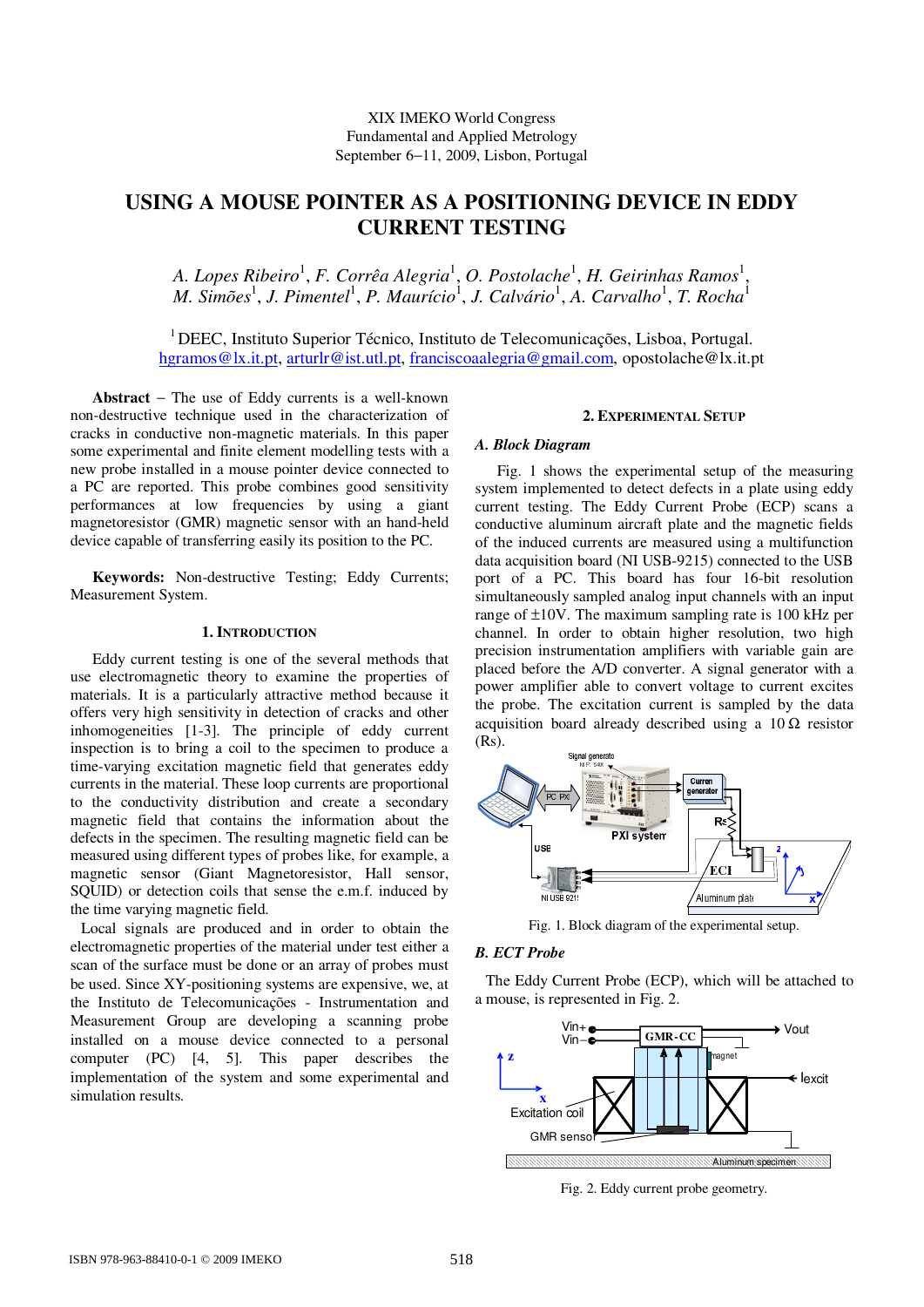It includes the excitation coil required to induce eddy (or Foucault) currents on the specimen under test, wound around an acrylic cylinder. These induced currents generate a magnetic field around the inspection area and the parallel component will be detected by the probe. The magnetic sensor located on the coil axis uses a Giant Magnetoresistive (GMR) magnetic field sensor which can detect minor changes on magnetic fields. This sensor is based on the effect found in metallic thin layer that consists on a resistance decrease due to an applied magnetic field.

GMRs measure the magnetic field and their sensitivity does not depend on the frequency used. They provide a combination of high sensitivity and an outstanding high dynamic range. Thus, low frequency excitation can be used enabling high penetration depth of fields in the material [6].

The sensor used (AA002 from NVE) includes four GMR resistors configured in a Wheatstone bridge [7]. Two of these resistors are sensing elements and the other two shielded from the applied magnetic field act as reference elements. This imbalance leads to the bridge output. This configuration, better than the usage of a standalone GMR, provides higher precision and accuracy to the sensor.

The GMR sensor is mounted in order to put its plane parallel with the aluminum plate under inspection. Thus the excitation magnetic field on the coil axis, being perpendicular to the sensing axis of the GMR sensor package, has no effect on the sensor. On the top of the cylinder a small but powerful magnet is placed to bias the sensor, so that the operating point of the sensor is on the linear portion of the characteristic curve.

The Conditioning Circuit (GM-CC) used to pre-amplify the GMR bridge sensor output in Fig. 3. The precision, low power instrumentation amplifier (INA118 from Burr-Brown) has a variable controlled gain resistance (RG). Its high common mode rejection is ideal because a common DC voltage is present in the two output pins. In this project the gain is fixed around 100 which provides a wide 70 kHz bandwidth. Both the sensor and the instrumentation amplifier power supply were protected with a coupling capacitor in order to reduce the noise.



Fig. 3. GMR sensor with pre-amplification.

#### *C. Current Generator*

In order to guarantee an excitation current delivered to the excitation coil of the probe with constant amplitude and independent of the inductance´s impedance (impedance depends on the frequency of the applied signal) a current source was implemented based on a power operational amplifier from National Semiconductors (LM 675) with

3 A maximum output current capability [8]. The circuit is represented on Fig. 4. It also includes an operational amplifier with negative feedback and the input is the voltage supplied by the signal generator (NI PXI-5406) integrated in the PXI chassis represented in the block diagram of the setup system depicted on Fig.1. The power amplifier has unity gain and acts as a voltage to current converter, as shown in Fig. 4. For power supply decoupling, 0.1 uF capacitors are used.



Fig. 4. Current source schematic.

The circuit has been tested using as load, ECPs having giant magnetoresistances or detecting coils as sensing elements. For the first case, a sweep frequency from 100 Hz to 1 kHz was used. When tested with inductive probes the frequency range is [1 kHz; 40 kHz].

Fig. 5 presents the oscilograms of the input voltage delivered to the circuit and the corresponding output voltage obtained (upper and lower signals, respectively) using an inductive probe and performing a frequency sweep from 1 kHz to 20 kHz. The circuit has a unity gain because the operational amplifier delivers a voltage to the load equal to the input voltage. So, the current which flows in the sampling resistor  $(R<sub>S</sub>)$  will be the same as the one in the inductance and will be independent of its impedance.



Fig. 5. Oscilograms obtained when a frequency sweep is performed.

### **3. MEASUREMENT TECHNIQUE**

## *3.1 Data Acquisition*

Two analog input channels of the data acquisition card (NI USB-9215) are used. One to measure the output signal (Vout) of the conditioning circuit (GMR-CC) represented in Fig. 3 and another to observe the voltage drop on the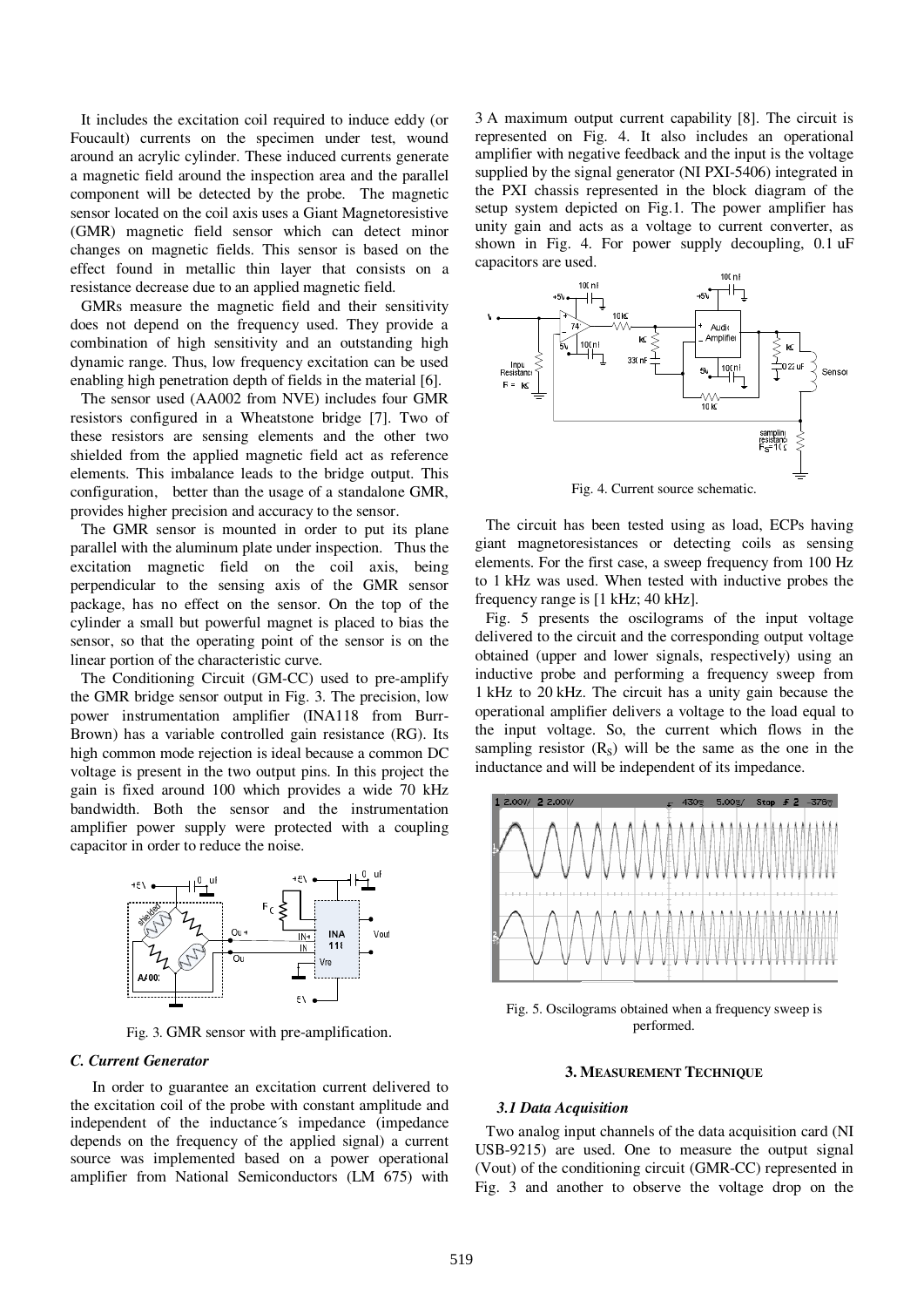sampling resistance  $(R<sub>S</sub>)$  in order to measure the amplitude of the excitation current.

While the current source is permanently supplying the excitation current to the ECT, data is acquired only when a command is given. This procedure is initiated by clicking the mouse button of the probe set-up.

# *3.2 Retrieving the Position*

After assembly the probe it was necessary to implement a system which locates the probe position at real time. Besides, as the ECT produces local signals, a scan of the surface is necessary in order to obtain the electromagnetic properties of the material under test. The cheapest and easiest solution is to attach the probe to an optical mouse. Using a program specially made in LabVIEW for this purpose, it is possible to correlate the cursor position in the screen to the real position of the mouse (Fig. 6).

When the mouse key is pressed two actions take place. One is retrieving the cursor's position and the other is to initiate an acquisition procedure.



Fig. 6. Graphical display of the mouse position.

### **4. SIMULATION RESULTS**

To clarify the nature of the eddy current density distribution when a plate of duralumin 2024 T3 with 1 mm thickness and a long rectangular crack in the center (1 mm x 23 mm) crossing through the plate thickness is scanned in a direction orthogonal to the crack, a commercial finite element program (FEM) from Opera® software was used [9]. The conductivity of the material simulated is  $σ = 1.75$  MSm<sup>-1</sup>.

The excitation magnetic field is generated by a 100 mA, 5 kHz current that runs in a 240-turn copper coil having 16 mm of height, with internal and external diameters of 15.8 and 17.4 mm respectively. The FEM model uses 330837 second order tetrahedral elements with 389242 edges. The applied magnetic field is calculated using the Biot-Savart law. The metallic plate (40 mm x 60 mm) is enclosed in a spherical volume of free space with a diameter

1.5 times greater than the maximum plate dimension. An animation of the coil moving along the crack axis was developed. Fig. 7, Fig. 8, Fig. 9 and Fig. 10 present four simulations taken out of that animation. The point of view is underneath the plate and the excitation coil is moving from the right to the left side (in Fig. 10 the top of the coil when positioned at the left edge of the plate can be seen).



Fig. 7. 3D display of the current density when the excitation coil is outside the vicinity of the crack.



Fig. 8. 3D display of the current density when the excitation coil on the middle of the crack.



Fig. 9. 3D display of the current density when the excitation coil is leaving the crack region.

The figures show how the currents were distorted due to presence of the void space. It is possible to see that the current density attains maximum values at the slot ends. On the other hand, the current density near the lateral faces of the slot is much lower. These facts indicate that the determination of the length of the slot shall be easier than the determination of its thickness.